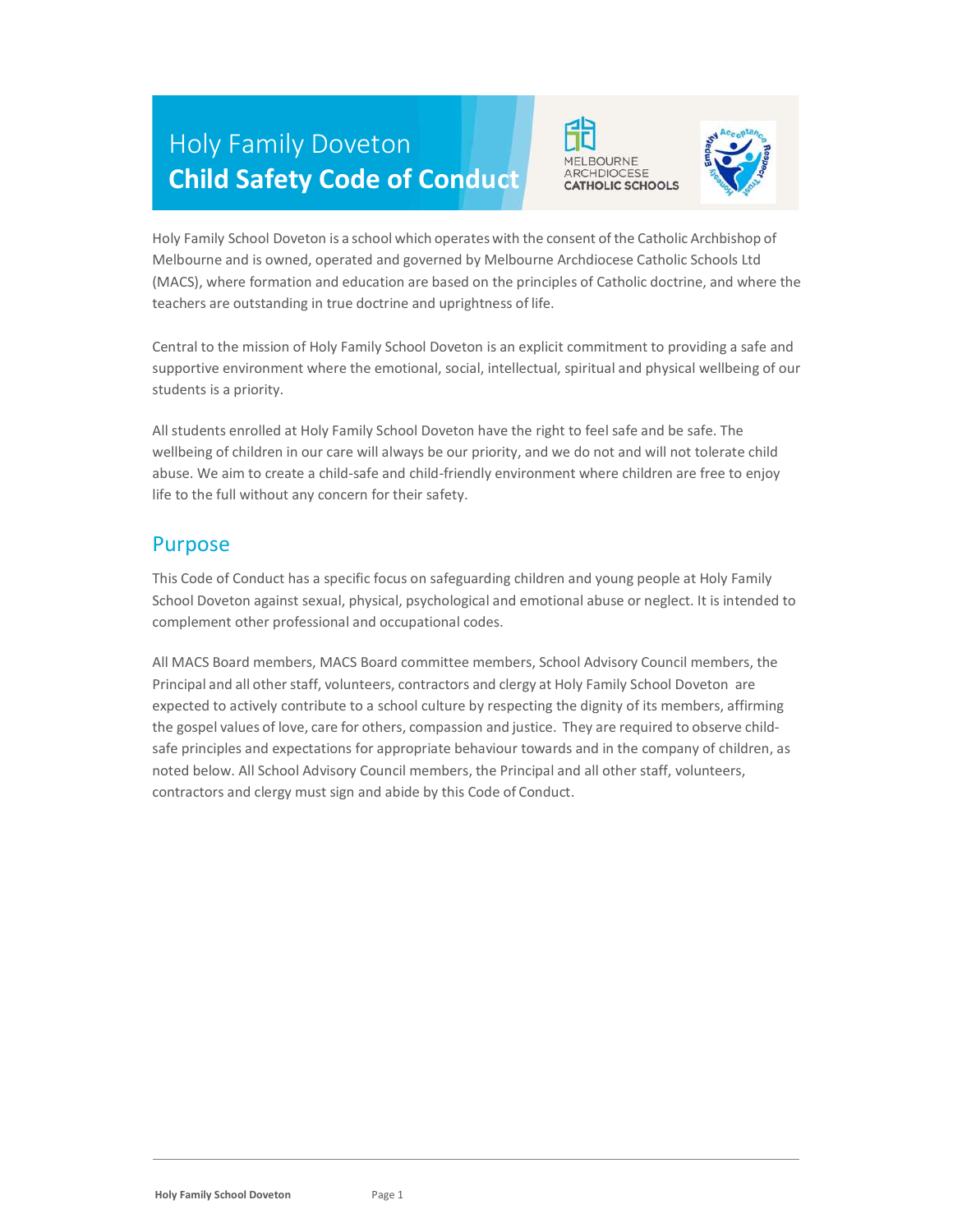## Acceptable behaviours

All MACS Board members, MACS Board committee members, School Advisory Council members, the Principal and all our other staff, volunteers, contractors and clergy at Holy Family School Doveton are responsible for supporting the safety of children by:

- adhering to the school's child-safe policy and upholding the school's statement of commitment to child safety, at all times
- taking all reasonable steps to protect children from abuse
- treating everyone in the school community with respect
- listening and responding to the views and concerns of children particularly if they are telling you that they or another child has been abused or that they are worried about their safety/the safety of another child
- promoting the cultural safety, participation and empowerment of Aboriginal and Torres Strait Islander children (for example, by never questioning an Aboriginal or Torres Strait Islander child's self-identification)
- promoting the cultural safety, participation and empowerment of children with culturally and linguistically diverse backgrounds (for example, by having a zero-tolerance for discrimination)
- promoting the safety, participation and empowerment of children with a disability (for example, during personal care activities)
- ensuring as far as practicable that adults are not alone with a child
- reporting any allegations of child abuse to the school's leadership (or child safety officer if the school has appointed someone to this role)
- understanding and complying with all reporting obligations as they relate to mandatory reporting and reporting under the Crimes Act 1958 (Vic.)
- reporting any child safety concerns to the school's leadership (or child safety officer if the school has appointed someone to this role)
- ensuring as quickly as possible that the child is safe if an allegation of child abuse is made
- reporting to the Victorian Institute of Teaching (VIT) any charges, committals for trial or convictions in relation to a sexual office by a registered teacher, or specific allegations or concerns about a registered teacher.

## Unacceptable behaviours

All MACS Board members, MACS Board committee members, School Advisory Council members, the Principal and all our other staff, volunteers, contractors and clergy at Holy Family School Doveton must not:

- ignore or disregard any suspected or disclosed child abuse
- develop any 'special' relationships with children that could be seen as favouritism (for example, the offering of gifts or special treatment for specific children)
- exhibit behaviours with children which may be construed as unnecessarily physical (for example, inappropriate sitting on laps)
- put children at risk of abuse (for example, by locking doors)
- initiate unnecessary physical contact with children or do things of a personal nature that a child can do for themselves (for example, toileting or changing clothes)
- engage in open discussions of a mature or adult nature in the presence of children (for example,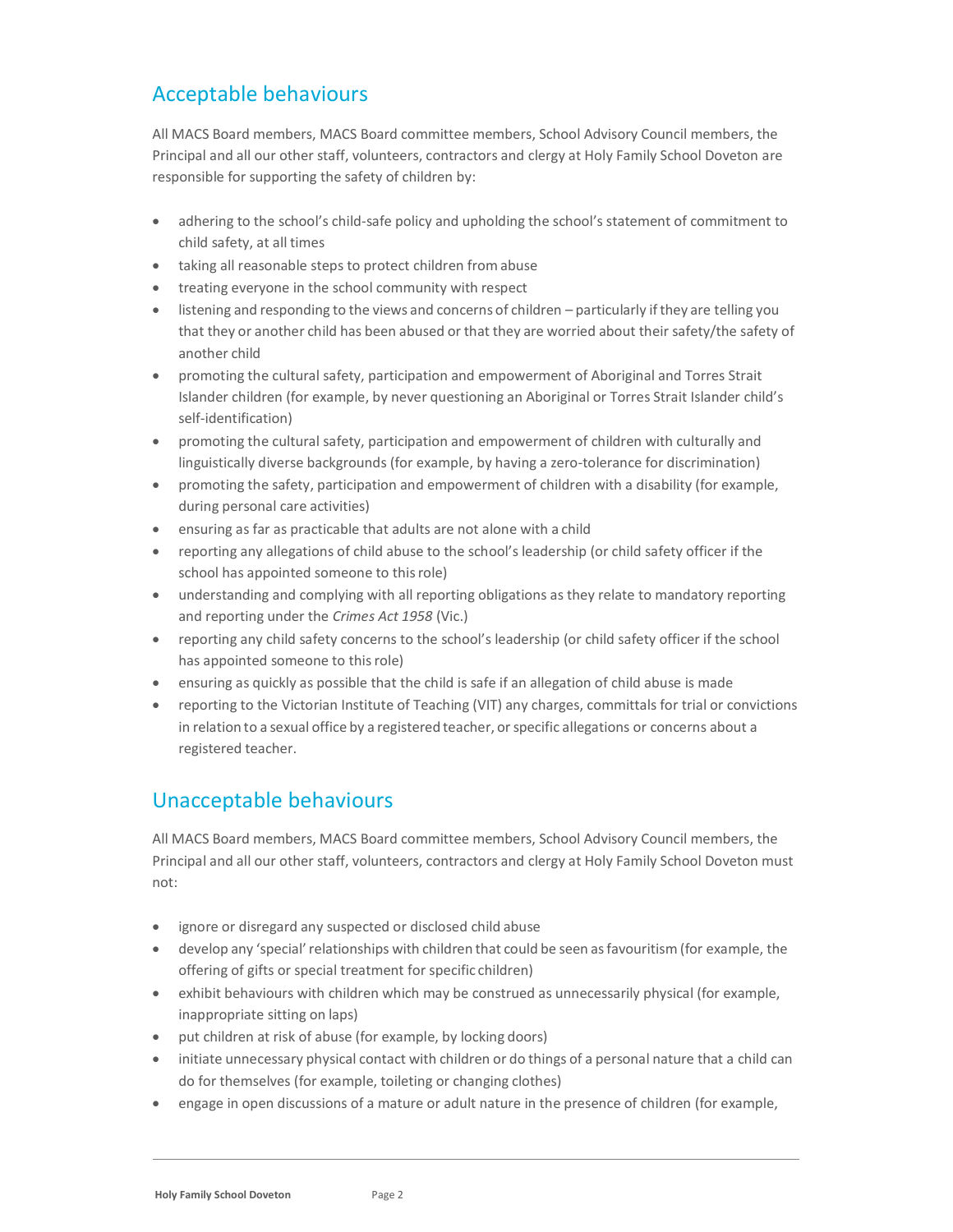personal social activities)

- use inappropriate language in the presence of children
- express personal views on cultures, race or sexuality in the presence of children
- discriminate against any child, including because of age, gender, race, culture, vulnerability, sexuality, ethnicity or disability
- work with children while under the influence of alcohol or illegal drugs
- have contact with a child or their family outside school without the school leadership's or child safety officer's (if the school has appointed someone to this role) knowledge and/or consent or the school governing authority's approval (for example, unauthorised after-hours tutoring, private instrumental/other lessons or sport coaching); accidental contact, such as seeing people in the street, is appropriate
- have any online contact with a child (including by social media, email, instant messaging etc.) or their family unless necessary (for example, providing families with eNewsletters or assisting students with their schoolwork)
- use any personal communication channels/devices such as a personal email account
- exchange personal contact details such as phone numbers, social networking sites or email addresses
- photograph or video a child without the consent of the parents or carers
- consume alcohol or drugs at school or at school events in the presence of children.

## **Teachers**

Teachers are also required to abide by the principles relating to relationships with students as set out in the Victorian Teaching Profession's Code of Conduct published by the VIT. These principles include:

- knowing their students well, respecting their individual differences and catering for their individual abilities
- working to create an environment which promotes mutual respect
- modelling and engaging in respectful and impartial language
- protecting students from intimidation, embarrassment, humiliation and harm
- respecting a student's privacy in sensitive matters
- interacting with students without displaying bias or preference
- not violating or compromising the unique position that a teacher holds of influence and trust in their relationship with students.

## Psychologists and school counsellors

In their dealings with students, psychologists and school counsellors should also take into account their professional obligations as set out in a code of ethics or practice to which they are bound, including because of their membership of:

- the Australian Health Practitioner Regulation Agency
- the Australian Counselling Association
- Speech Pathology Australia.